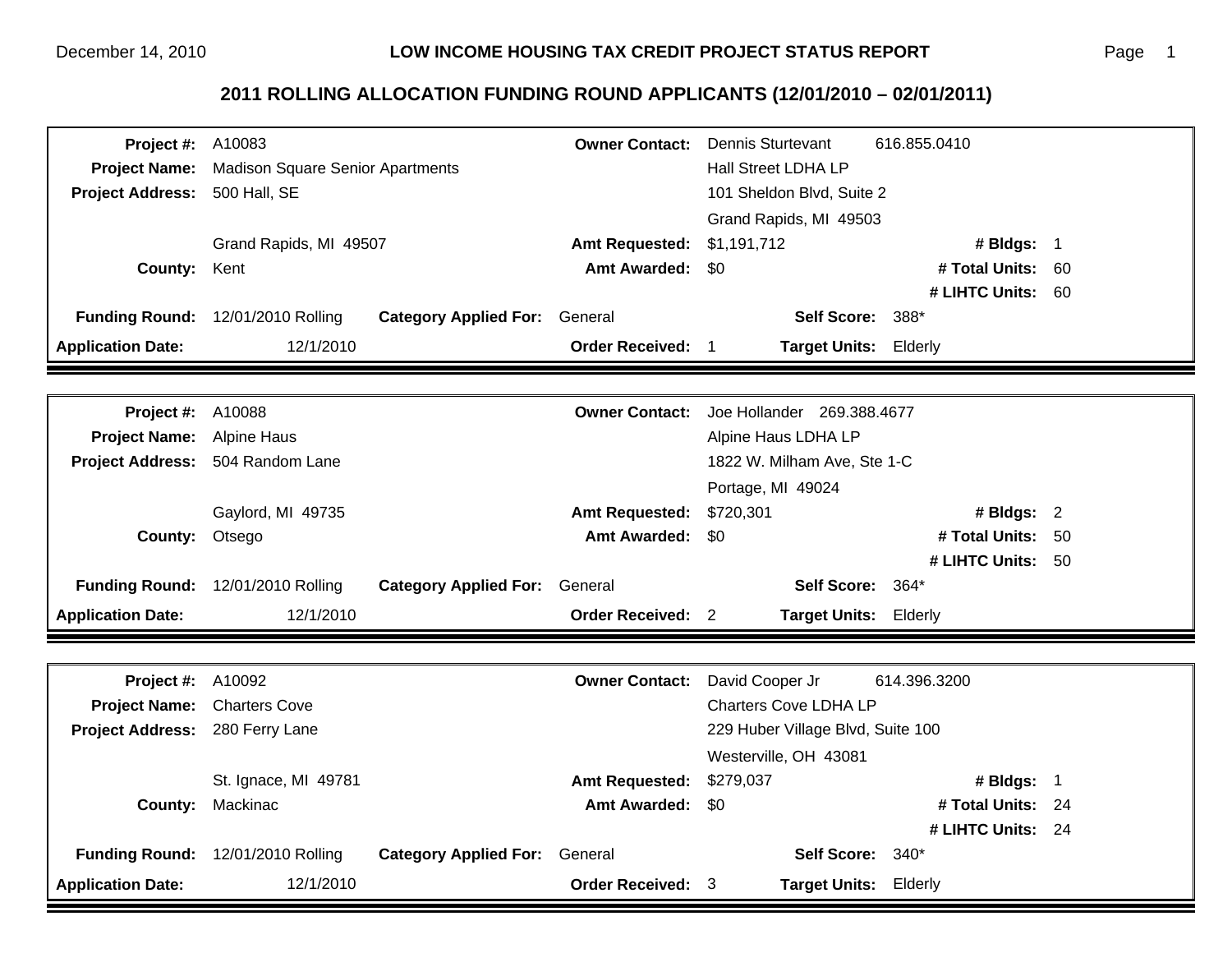| <b>Project #: A10091</b> |                                     |                              | <b>Owner Contact:</b>    | David Cooper Jr                   | 614.396.3200      |  |  |
|--------------------------|-------------------------------------|------------------------------|--------------------------|-----------------------------------|-------------------|--|--|
| <b>Project Name:</b>     | <b>Bridgeview Greene</b>            |                              |                          | <b>Bridgeview Greene LDHA LP</b>  |                   |  |  |
| <b>Project Address:</b>  | 1049 Church Street                  |                              |                          | 229 Huber Village Blvd, Suite 100 |                   |  |  |
|                          |                                     |                              |                          | Westerville, OH 43081             |                   |  |  |
|                          | St. Ignace, MI 49781                |                              | <b>Amt Requested:</b>    | \$415,573                         | # Bldgs: $2$      |  |  |
| <b>County:</b>           | Mackinac                            |                              | <b>Amt Awarded:</b>      | \$0                               | # Total Units: 40 |  |  |
|                          |                                     |                              |                          |                                   | # LIHTC Units: 40 |  |  |
|                          | Funding Round: 12/01/2010 Rolling   | <b>Category Applied For:</b> | General                  | <b>Self Score:</b>                | 338*              |  |  |
| <b>Application Date:</b> | 12/1/2010                           |                              | Order Received: 4        | <b>Target Units:</b>              | Family            |  |  |
|                          |                                     |                              |                          |                                   |                   |  |  |
| <b>Project #: A10096</b> |                                     |                              | <b>Owner Contact:</b>    | David Cooper Jr                   | 614.396.3200      |  |  |
| <b>Project Name:</b>     | <b>Windjammer Greene</b>            |                              |                          | Windjammer Greene LDHA LP         |                   |  |  |
|                          | Project Address: 1550 Center Street |                              |                          | 229 Huber Village Blvd, Suite 100 |                   |  |  |
|                          |                                     |                              |                          | Westerville, OH 43081             |                   |  |  |
|                          | Munising, MI 49862                  |                              | <b>Amt Requested:</b>    | \$234,438                         | # Bldgs: $2$      |  |  |
| County: Alger            |                                     |                              | Amt Awarded: \$0         |                                   | # Total Units: 24 |  |  |
|                          |                                     |                              |                          |                                   | # LIHTC Units: 24 |  |  |
|                          | Funding Round: 12/01/2010 Rolling   | <b>Category Applied For:</b> | General                  | Self Score: 338*                  |                   |  |  |
| <b>Application Date:</b> | 12/1/2010                           |                              | Order Received: 5        | Target Units: Family              |                   |  |  |
|                          |                                     |                              |                          |                                   |                   |  |  |
| <b>Project #: A10097</b> |                                     |                              | <b>Owner Contact:</b>    | David Cooper Jr                   | 614.396.3200      |  |  |
| Project Name: Wood Creek |                                     |                              |                          | Wood Creek LDHA LP                |                   |  |  |
|                          | Project Address: 1608 Meridian St   |                              |                          | 229 Huber Village Blvd, Suite 100 |                   |  |  |
|                          |                                     |                              |                          | Westerville, OH 43081             |                   |  |  |
|                          | Sault Ste Marie, MI 49783           |                              | <b>Amt Requested:</b>    | \$259,683                         | # Bldgs: 1        |  |  |
|                          | <b>County: Chippewa</b>             |                              | <b>Amt Awarded:</b>      | \$0                               | # Total Units: 32 |  |  |
|                          |                                     |                              |                          |                                   | # LIHTC Units: 32 |  |  |
| <b>Funding Round:</b>    | 12/01/2010 Rolling                  | <b>Category Applied For:</b> | General                  | <b>Self Score:</b>                | 338*              |  |  |
| <b>Application Date:</b> | 12/1/2012                           |                              | <b>Order Received: 6</b> | <b>Target Units:</b>              | Elderly           |  |  |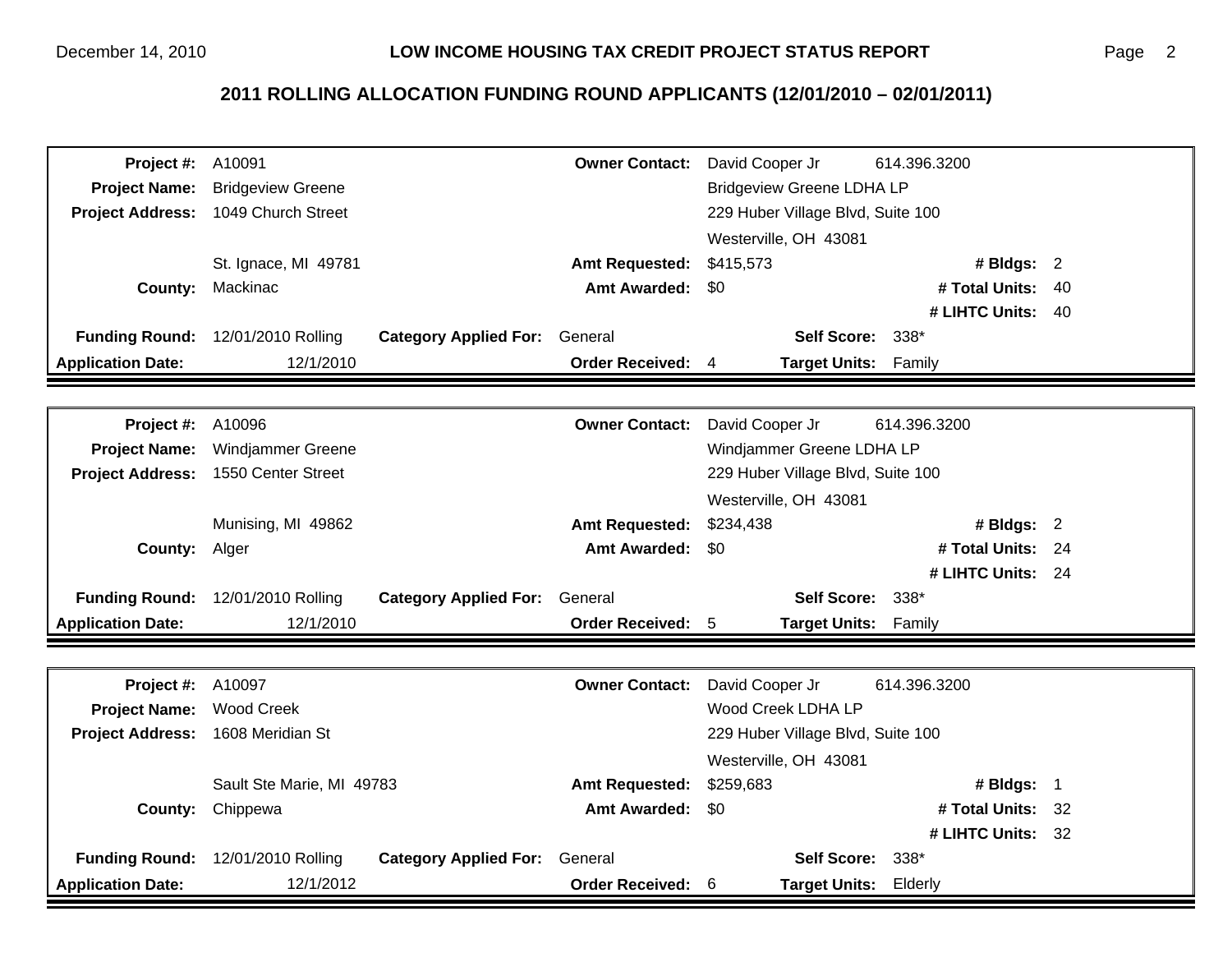| <b>Project #: A10093</b> |                                    |                              | <b>Owner Contact:</b>  | David Cooper Jr                   | 614.396.3200      |      |
|--------------------------|------------------------------------|------------------------------|------------------------|-----------------------------------|-------------------|------|
| <b>Project Name:</b>     | Cheboygan Shores                   |                              |                        | Cheboygan Shores LDHA LP          |                   |      |
| <b>Project Address:</b>  | 328 Duncan Avenue                  |                              |                        | 229 Huber Village Blvd, Suite 100 |                   |      |
|                          |                                    |                              |                        | Westerville, OH 43081             |                   |      |
|                          | Cheboygan, MI 49721                |                              | <b>Amt Requested:</b>  | \$245,630                         | # Bldgs: 1        |      |
|                          | County: Cheboygan                  |                              | <b>Amt Awarded:</b>    | <b>SO</b>                         | # Total Units: 24 |      |
|                          |                                    |                              |                        |                                   | # LIHTC Units: 24 |      |
| <b>Funding Round:</b>    | 12/01/2010 Rolling                 | <b>Category Applied For:</b> | General                | <b>Self Score:</b>                | 336*              |      |
| <b>Application Date:</b> | 12/1/2010                          |                              | Order Received: 7      | <b>Target Units: Elderly</b>      |                   |      |
|                          |                                    |                              |                        |                                   |                   |      |
| Project #:               | A10094                             |                              | <b>Owner Contact:</b>  | David Cooper Jr                   | 614.396.3200      |      |
| <b>Project Name:</b>     | <b>Crooked River</b>               |                              |                        | <b>Crooked River LDHA LP</b>      |                   |      |
|                          | Project Address: 7222 Milton Road  |                              |                        | 229 Huber Village Blvd, Suite 100 |                   |      |
|                          |                                    |                              |                        | Westerville, OH 43081             |                   |      |
|                          | Alanson, MI 49706                  |                              | <b>Amt Requested:</b>  | \$156,067<br># Bldgs: 1           |                   |      |
| County:                  | Emmet                              |                              | <b>Amt Awarded:</b>    | \$0                               | # Total Units:    | - 16 |
|                          |                                    |                              |                        |                                   | # LIHTC Units: 16 |      |
| <b>Funding Round:</b>    | 12/01/2010 Rolling                 | <b>Category Applied For:</b> | General                | <b>Self Score:</b>                | 335*              |      |
| <b>Application Date:</b> | 12/1/2010                          |                              | <b>Order Received:</b> | <b>Target Units:</b><br>8         | Family            |      |
|                          |                                    |                              |                        |                                   |                   |      |
| Project #:               | A10085                             |                              | <b>Owner Contact:</b>  | Laurence S. Tisdale               | 248.304.2000      |      |
| <b>Project Name:</b>     | <b>Friendship Place Apartments</b> |                              |                        | Friendship Senior LDHA LP         |                   |      |
| <b>Project Address:</b>  | 201 E. Maumee                      |                              |                        | 28777 Northwestern Hwy, Ste 220   |                   |      |
|                          |                                    |                              |                        | Southfield, MI 48034              |                   |      |
|                          | Adrian, MI 49221                   |                              | <b>Amt Requested:</b>  | \$390,799                         | # Bldgs: 1        |      |
| County:                  | Lenawee                            |                              | <b>Amt Awarded:</b>    | \$0                               | # Total Units: 58 |      |
|                          |                                    |                              |                        |                                   | # LIHTC Units: 58 |      |
| <b>Funding Round:</b>    | 12/01/2010 Rolling                 | <b>Category Applied For:</b> | General                | <b>Self Score:</b>                | 329*              |      |
| <b>Application Date:</b> | 12/1/2010                          |                              | Order Received: 9      | <b>Target Units:</b>              | Elderly           |      |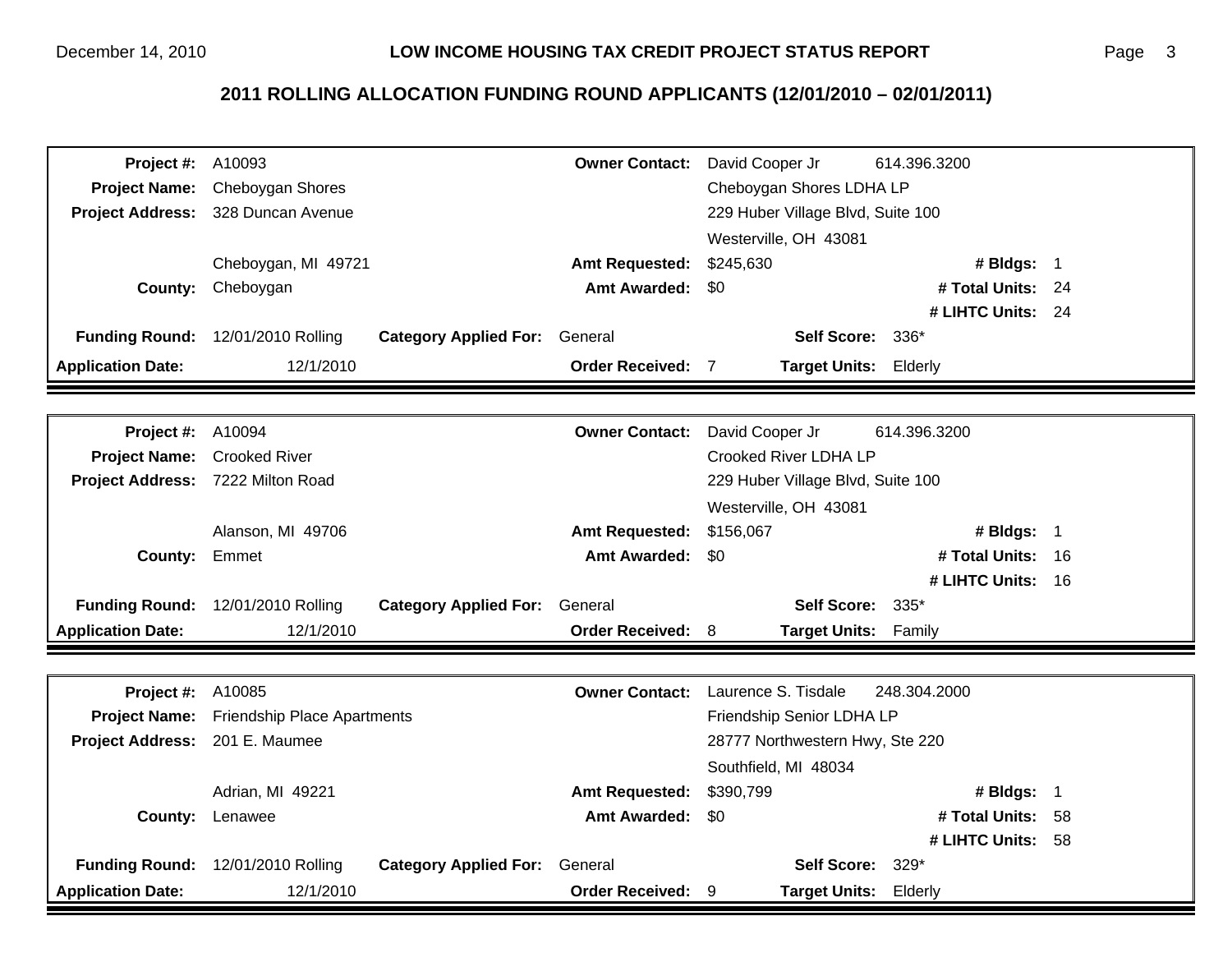| <b>Project #: A10095</b> |                                          |                                      |                        | Owner Contact: David Cooper Jr    | 614.396.3200                     |     |
|--------------------------|------------------------------------------|--------------------------------------|------------------------|-----------------------------------|----------------------------------|-----|
| Project Name: Olde Mill  |                                          |                                      |                        | Olde Mill LDHA LP                 |                                  |     |
|                          | Project Address: 712 North Maple Street  |                                      |                        | 229 Huber Village Blvd, Suite 100 |                                  |     |
|                          |                                          |                                      |                        | Westerville, OH 43081             |                                  |     |
|                          | Saugatuck, MI 49453                      |                                      | <b>Amt Requested:</b>  | \$271,898                         | # Bldgs: 2                       |     |
| <b>County: Allegan</b>   |                                          |                                      | <b>Amt Awarded:</b>    | \$0                               | # Total Units: 24                |     |
|                          |                                          |                                      |                        |                                   | # LIHTC Units: 24                |     |
|                          | Funding Round: 12/01/2010 Rolling        | <b>Category Applied For: General</b> |                        | <b>Self Score:</b>                | 329*                             |     |
| <b>Application Date:</b> | 12/1/2010                                |                                      | <b>Order Received:</b> | 10<br>Target Units: Family        |                                  |     |
|                          |                                          |                                      |                        |                                   |                                  |     |
| <b>Project #: A10007</b> |                                          |                                      | <b>Owner Contact:</b>  | Kathy Makino 313.458.8243         |                                  |     |
|                          | Project Name: New Center Square          |                                      |                        | New Center Square LDHA LP         |                                  |     |
|                          | Project Address: 112 Seward/628 Delaware |                                      |                        | 8445 E. Jefferson                 |                                  |     |
|                          |                                          |                                      |                        | Detroit, MI 48214                 |                                  |     |
|                          | Detroit, MI 48202                        |                                      | <b>Amt Requested:</b>  | \$679,242<br># Bldgs: $2$         |                                  |     |
| County: Wayne            |                                          |                                      | Amt Awarded: \$0       |                                   | # Total Units: 49                |     |
|                          |                                          |                                      |                        | # LIHTC Units: 48                 |                                  |     |
|                          | Funding Round: 12/01/2010 Rolling        | <b>Category Applied For:</b>         | General                | Self Score: 234                   |                                  |     |
| <b>Application Date:</b> | 12/1/2010                                |                                      | <b>Order Received:</b> | 11<br>Target Units: Family        |                                  |     |
|                          |                                          |                                      |                        |                                   |                                  |     |
| Project #:               | A10081                                   |                                      | <b>Owner Contact:</b>  | Gerald A.Krueger                  | 313.881.8150                     |     |
|                          | Project Name: River Village Apartments   |                                      |                        | River Village 2010 LDHA LLC       |                                  |     |
|                          | Project Address: 702 Father Dukette Blvd |                                      |                        | 20250 Harper Avenue               |                                  |     |
|                          |                                          |                                      |                        | Detroit, MI 48225                 |                                  |     |
|                          | Flint, MI 48503-1652                     |                                      | <b>Amt Requested:</b>  | \$1,500,000                       | # Bldgs: $23$                    |     |
|                          | <b>County: Genesee</b>                   |                                      | <b>Amt Awarded:</b>    | \$0                               | # Total Units:                   | 340 |
|                          |                                          |                                      |                        |                                   | # LIHTC Units: 340               |     |
|                          | Funding Round: 12/01/2010 Rolling        | <b>Category Applied For:</b>         | General                | Self Score: 217                   |                                  |     |
| <b>Application Date:</b> | 12/1/2010                                |                                      | <b>Order Received:</b> | 12                                | Target Units: Family and Elderly |     |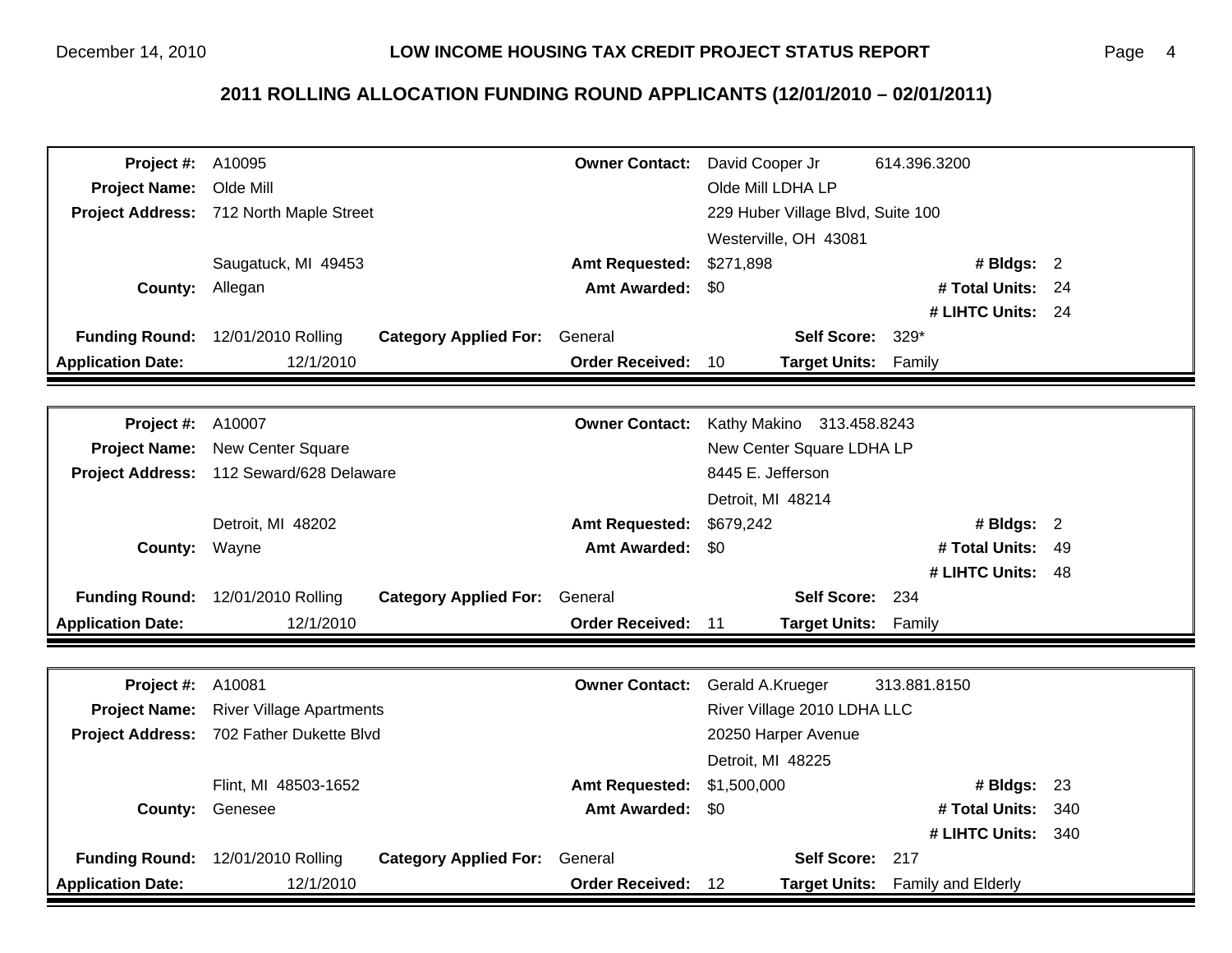| <b>Project #: A10098</b> | <b>Owner Contact:</b><br>Kathy Makino 313.458.8243 |                                                   |                        |                          |                            |                    |     |  |
|--------------------------|----------------------------------------------------|---------------------------------------------------|------------------------|--------------------------|----------------------------|--------------------|-----|--|
| <b>Project Name:</b>     | <b>Palmer Park Square</b>                          |                                                   |                        |                          | Palmer Park Square LDHA LP |                    |     |  |
| <b>Project Address:</b>  | Multiple                                           |                                                   |                        |                          | 8445 E. Jefferson          |                    |     |  |
|                          |                                                    |                                                   |                        | Detroit, MI 48214        |                            |                    |     |  |
|                          | Detroit, MI 48203                                  |                                                   | <b>Amt Requested:</b>  | \$2,021,975              |                            | # Bldgs: 6         |     |  |
| County:                  | Wayne                                              |                                                   | <b>Amt Awarded:</b>    | \$0                      |                            | # Total Units:     | 200 |  |
|                          |                                                    |                                                   |                        |                          |                            | # LIHTC Units: 122 |     |  |
|                          | Funding Round: 12/01/2010 Rolling                  | <b>Category Applied For: General</b>              |                        |                          | Self Score: 212            |                    |     |  |
| <b>Application Date:</b> | 12/1/2010                                          |                                                   | <b>Order Received:</b> | 13                       | <b>Target Units:</b>       | Family             |     |  |
|                          |                                                    |                                                   |                        |                          |                            |                    |     |  |
| <b>Project #: A10006</b> |                                                    |                                                   | <b>Owner Contact:</b>  |                          | Kathy Makino 313.458.8243  |                    |     |  |
| <b>Project Name:</b>     | <b>Coronado Square Apartments</b>                  |                                                   |                        |                          | Coronado Square LDHA LP    |                    |     |  |
| <b>Project Address:</b>  | 275 Merton                                         |                                                   |                        | 8445 E. Jefferson        |                            |                    |     |  |
|                          |                                                    |                                                   |                        | Detroit, MI 48214        |                            |                    |     |  |
|                          | Detroit, MI 48203                                  |                                                   | <b>Amt Requested:</b>  | \$638,752<br># Bldgs: 1  |                            |                    |     |  |
| County: Wayne            |                                                    |                                                   | <b>Amt Awarded:</b>    | # Total Units: 45<br>\$0 |                            |                    |     |  |
|                          |                                                    |                                                   |                        | # LIHTC Units: 44        |                            |                    |     |  |
| <b>Funding Round:</b>    | 12/01/2010 Rolling                                 | <b>Category Applied For:</b>                      | General                |                          | Self Score: 194            |                    |     |  |
| <b>Application Date:</b> | 12/1/2010                                          |                                                   | <b>Order Received:</b> | 14                       | Target Units: Family       |                    |     |  |
|                          |                                                    |                                                   |                        |                          |                            |                    |     |  |
| Project #:               | A10090                                             |                                                   | <b>Owner Contact:</b>  | Peter Jobson             | 216.378.9610               |                    |     |  |
| <b>Project Name:</b>     |                                                    | Allegan Senior Residence<br>Excel-Allegan LDHA LP |                        |                          |                            |                    |     |  |
| <b>Project Address:</b>  | 330 Trowbridge St                                  |                                                   |                        | 23549 Shaker Blvd        |                            |                    |     |  |
|                          |                                                    |                                                   |                        | Shaker Heights, OH 44122 |                            |                    |     |  |
|                          | Allegan, MI 49010                                  |                                                   | <b>Amt Requested:</b>  | \$478,817                |                            | # Bldgs: 1         |     |  |
| County:                  | Allegan                                            |                                                   | <b>Amt Awarded:</b>    | \$0                      |                            | # Total Units:     | -20 |  |
|                          |                                                    |                                                   |                        |                          |                            | # LIHTC Units: 20  |     |  |
|                          | Funding Round: 12/01/2010 Rolling                  | <b>Category Applied For:</b>                      | General                |                          | <b>Self Score:</b>         | 179                |     |  |
| <b>Application Date:</b> | 12/1/2010                                          |                                                   | <b>Order Received:</b> | -15                      | Target Units: Elderly      |                    |     |  |